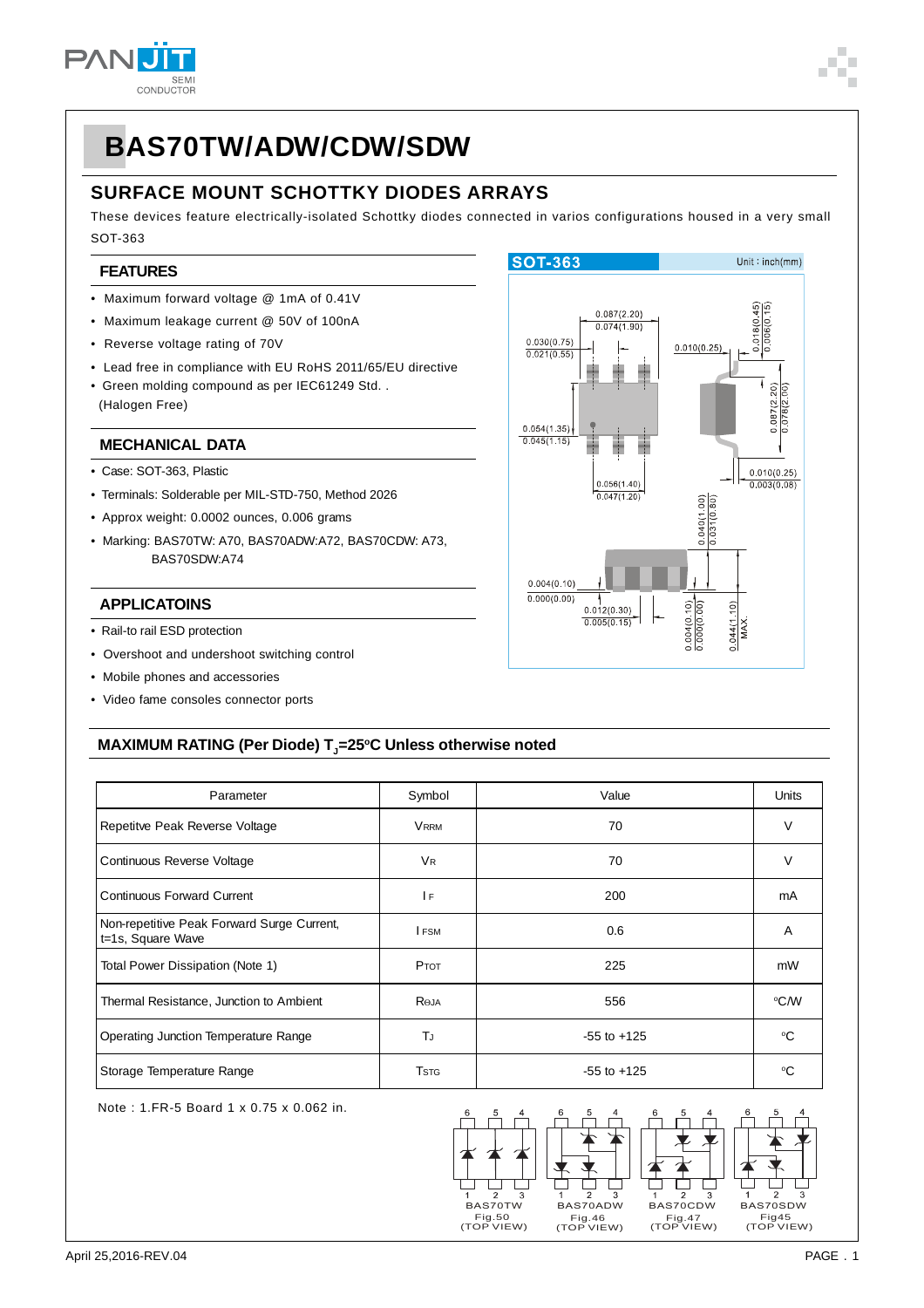

## **ELECTRICAL CHARACTERISTICS (Per Diode) T<sub>J</sub>=25°C Unless otherwise noted**

| Parameter                               | Symbol                | <b>Test Condition</b>                                                 | Min. | Typ. | Max.              | <b>Units</b> |
|-----------------------------------------|-----------------------|-----------------------------------------------------------------------|------|------|-------------------|--------------|
| Breakdown Voltage (Note 2)              | <b>VBR</b>            | l вк=100uA                                                            | 70   | --   | $\hspace{0.05cm}$ | V            |
| Forward Voltage (Note 2)                | VF                    | $I = 1mA$<br>$I = 10mA$<br>$I = 15mA$                                 |      | --   | 0.41<br>0.75      | V            |
| Reverse Leakage Current (Note 2)        | IR.                   | $V_R = 50 V$                                                          |      |      | 100               | nA           |
| Junction Capacitance                    | <b>C</b> <sub>D</sub> | $V_R = 0V$ , f=1MHz                                                   | --   | 1.25 | 2                 | pF           |
| Reverse Recovery Time<br>(See Figure 1) | <b>TRR</b>            | $I = 10mA$ , $I = 10mA$<br>$RL = 100\Omega$<br>measured at I Rrec=1mA |      |      | 5                 | ns           |

Note : 1.Short duration (< 300μs) test pulse to minmize self heating





#### **Figure 1. REVERSE RECOVERY TIME EQUIVALENT TEST CIRCUIT**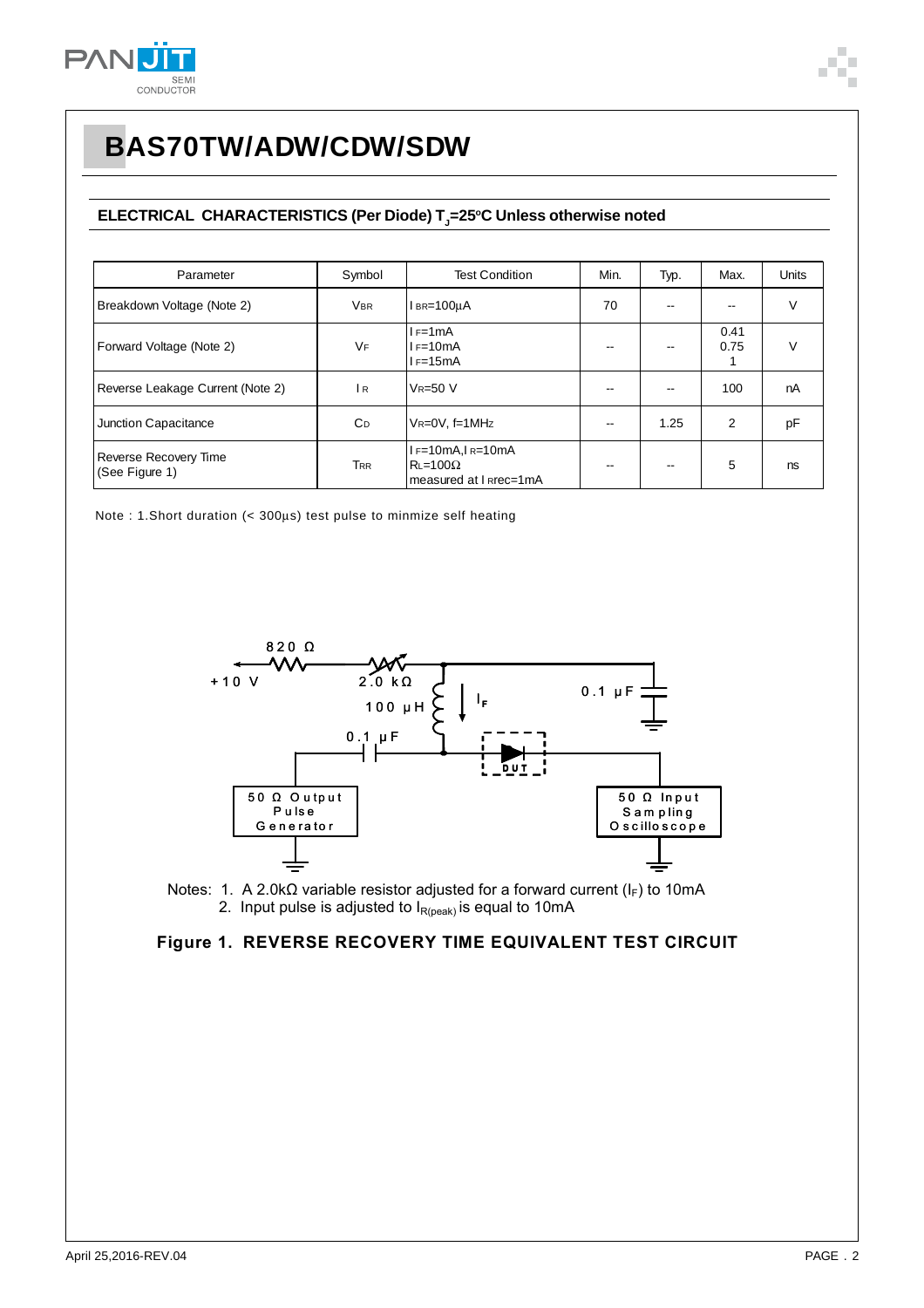

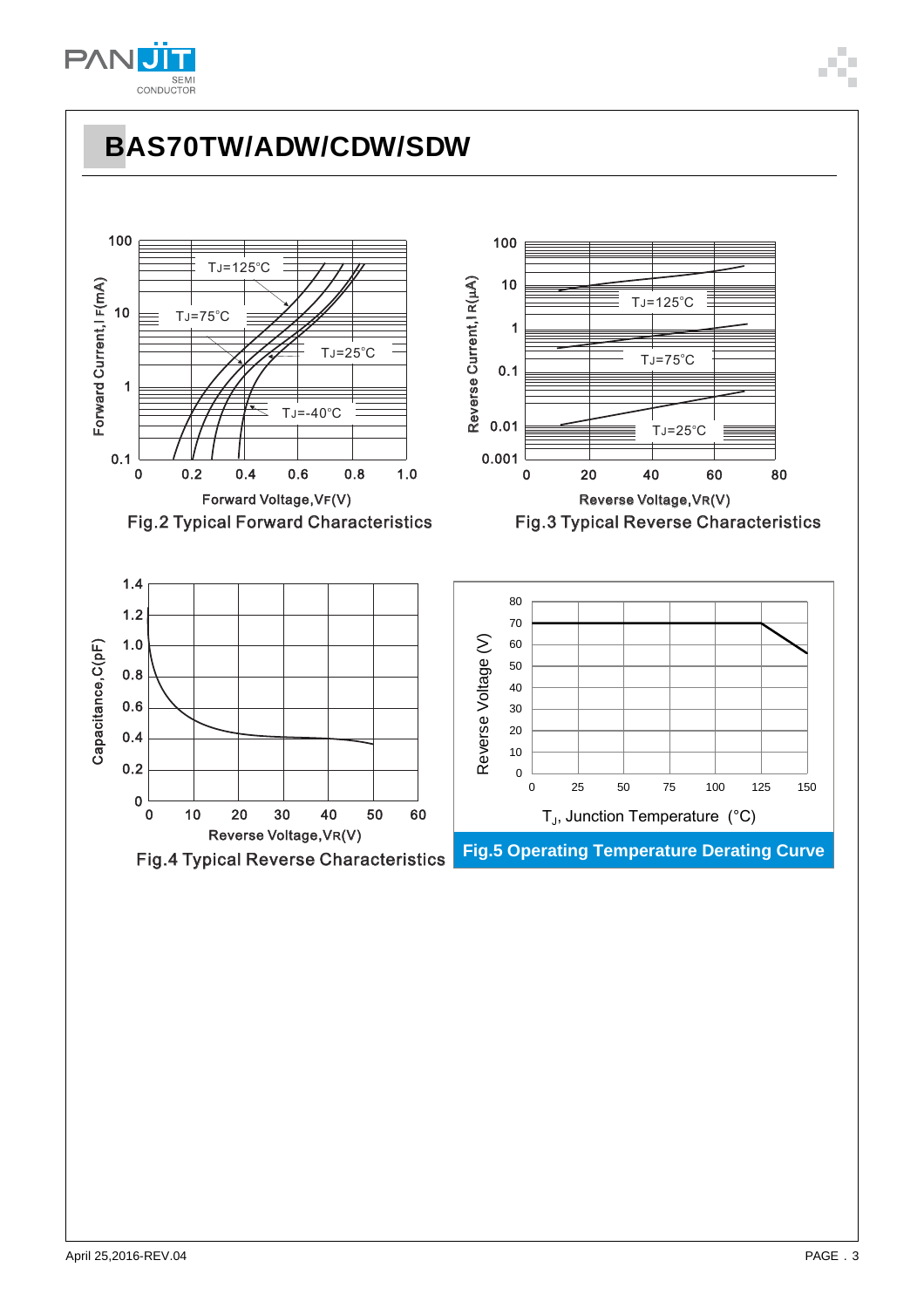

#### **MOUNTING PAD LAYOUT**



#### **ORDER INFORMATION**

• Packing information

T/R - 10K per 13" plastic Reel

T/R - 3K per 7" plastic Reel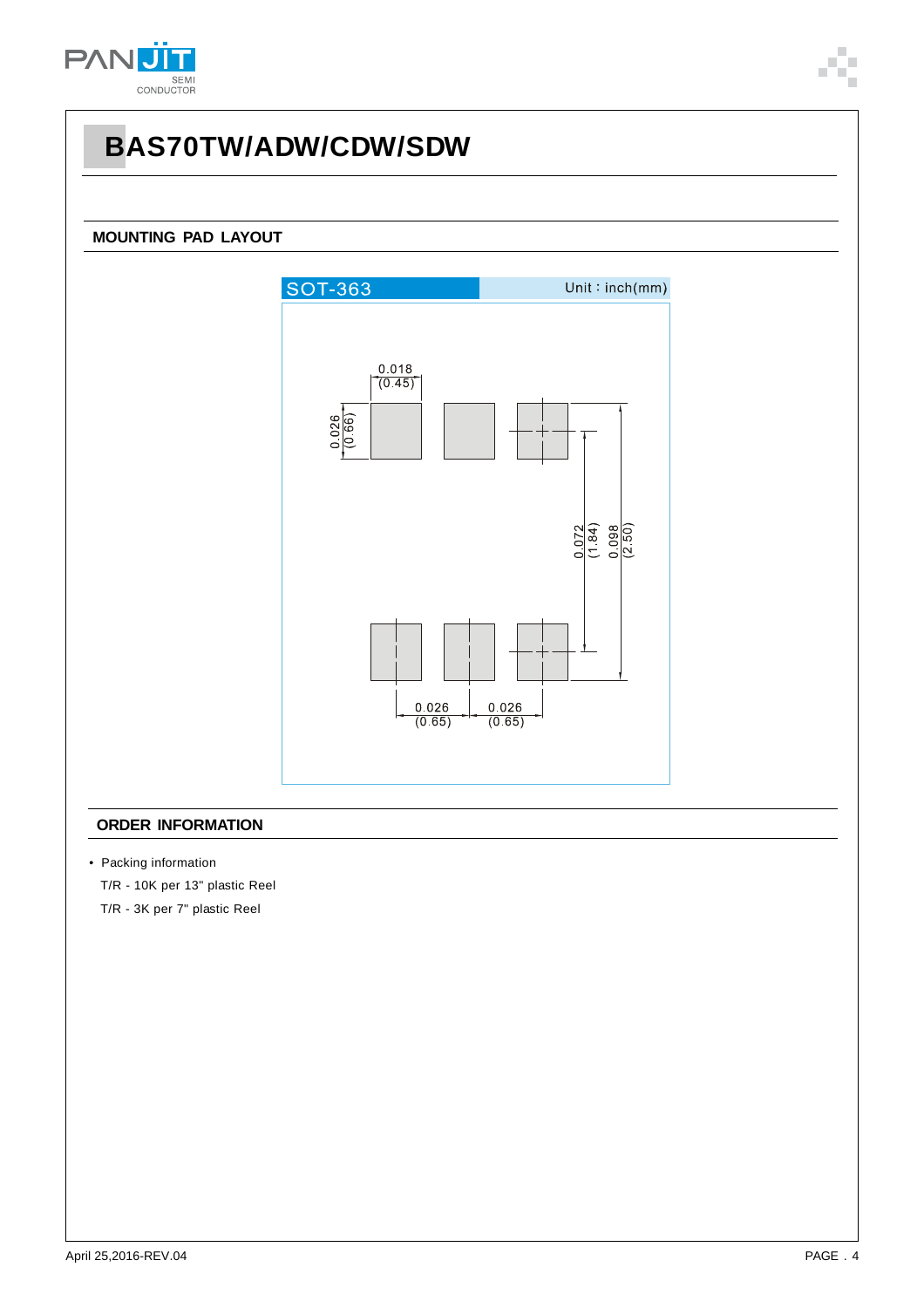

## **Part No\_packing code\_Version**

BAS70TW\_R1\_00001 BAS70TW\_R2\_00001

## **For example :**

## **RB500V-40\_R2\_00001**

Τ



**Serial number**  $\overline{\phantom{a}}$  . **Version code means HF** ä. **Packing size code means 13" Packing type means T/R**

| <b>Packing Code XX</b>                         |                      |                                            |   | <b>Version Code XXXXX</b>                            |          |                                       |  |
|------------------------------------------------|----------------------|--------------------------------------------|---|------------------------------------------------------|----------|---------------------------------------|--|
| <b>Packing type</b>                            | 1 <sup>st</sup> Code | <b>Packing size code</b>                   |   | 2 <sup>nd</sup> Code HF or RoHS 1 <sup>st</sup> Code |          | 2 <sup>nd</sup> ~5 <sup>th</sup> Code |  |
| <b>Tape and Ammunition Box</b><br>(T/B)        | A                    | N/A                                        | 0 | <b>HF</b>                                            | $\bf{0}$ | serial number                         |  |
| <b>Tape and Reel</b><br>(T/R)                  | R                    | 7"                                         |   | <b>RoHS</b>                                          | 1        | serial number                         |  |
| <b>Bulk Packing</b><br>(B/P)                   | B                    | 13"                                        | 2 |                                                      |          |                                       |  |
| <b>Tube Packing</b><br>(T/P)                   | т                    | 26mm                                       | χ |                                                      |          |                                       |  |
| <b>Tape and Reel (Right Oriented)</b><br>(TRR) | $\mathbf{s}$         | 52mm                                       | Υ |                                                      |          |                                       |  |
| <b>Tape and Reel (Left Oriented)</b><br>(TRL)  |                      | <b>PANASERT T/B CATHODE UP</b><br>(PBCU)   | U |                                                      |          |                                       |  |
| <b>FORMING</b>                                 | F                    | <b>PANASERT T/B CATHODE DOWN</b><br>(PBCD) | D |                                                      |          |                                       |  |